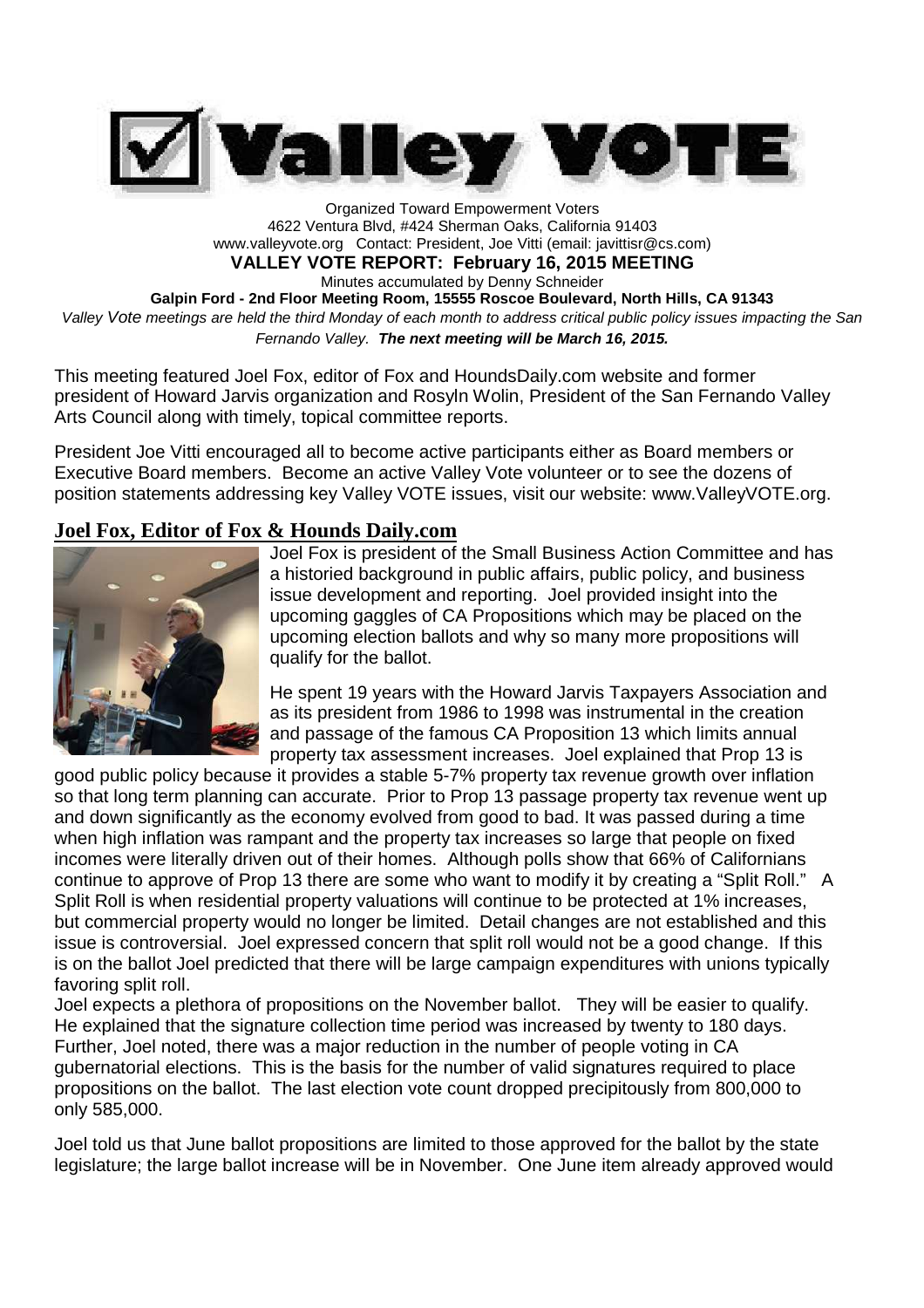allow the legislature to suspend voting rights of State Senators convicted of crimes which would later be cause for removal from office.

Joel mentioned that there are interesting politics on when propositions are on the ballot. One constituency may favor a tax but object to a different ballot measure if it would motivate opposition voters to show up to vote on their issue. Potential propositions mentioned include:

- A modified English only referendum for ballots and other activities.
- Disposition of Federal medical payments directly to providers instead of going through CA channels.
- An oil severance tax for all oil taken out of the ground and/or directing local control of oil drilling authorization and taxes.
- Increased taxes on cigarettes
- Legalization of marijuana
- Rescind plastic bag prohibition
- Pension reform
- Extension of "temporary" taxes?
- LA Charter amendments to change election dates
- New ways to replace funds for redevelopment such as Valley Plaza

# **Roslyn Wolin, President, San Fernando Valley Arts Council**



The 48 year old Council was created by the LA Cultural Affairs Department to promote the arts. It has been a non-profit 501c3 since 1973 to promote programs for youth, seniors, and the disabled. It operates with all volunteers and is looking for a new home in the Valley.

Roslyn Wolin spoke about the importance of an Art Center in Woodland Hills. She reminded us that the SFV has a wealth of art and cultural diversity and there is a need to have a center of creativity. There are record numbers of actors, companies, and artists yet lacks gallery, workshop, and rehearsal space.

Roslyn noted that the SFV Museum of History also lacks physical space and is working toward a common facility to meet the arts and history needs. They tried to find vacant City property with no success. The Museum found limited space to lease in Northridge. Since developments are required to fund 1% of the cost for art she is hoping to find a donor. She'd like Cultural Affairs to allocate some of the \$7.5M it hasn't spent this year as this is an underserved area like many others in the City. North Hollywood has the largest number of theatres outside of New York.

The Art Council works with schools to invoke programs and support scholarships. Everyone was urged to support the Valley Studio Tour which helps to raise funds. She is hoping that the Westfield Center might come up with some space or help with funds from the "Village" development, but has been unsuccessful so far in obtaining space. There need to be cultural activities to result in "cultural tourism" so please help. Hopefully there may be space in Macys or Sears. Whatever is found it is desired to be at least 6000 square feet in size to provide most effective use. Small groups are expected to pay as much as \$200/ hour and the Art Center wants to minimize that cost.

During discussion it was suggested that one of these large businesses may have a foundation that could help with needed funding. Alternatively, partners who are part of the large centers may have their own foundations as well. Another art related issue raised was that the 1% spent on art is not always spent to foster local art, but instead goes to out of the region artists. There should be a local preference requirement on who is funded for art projects.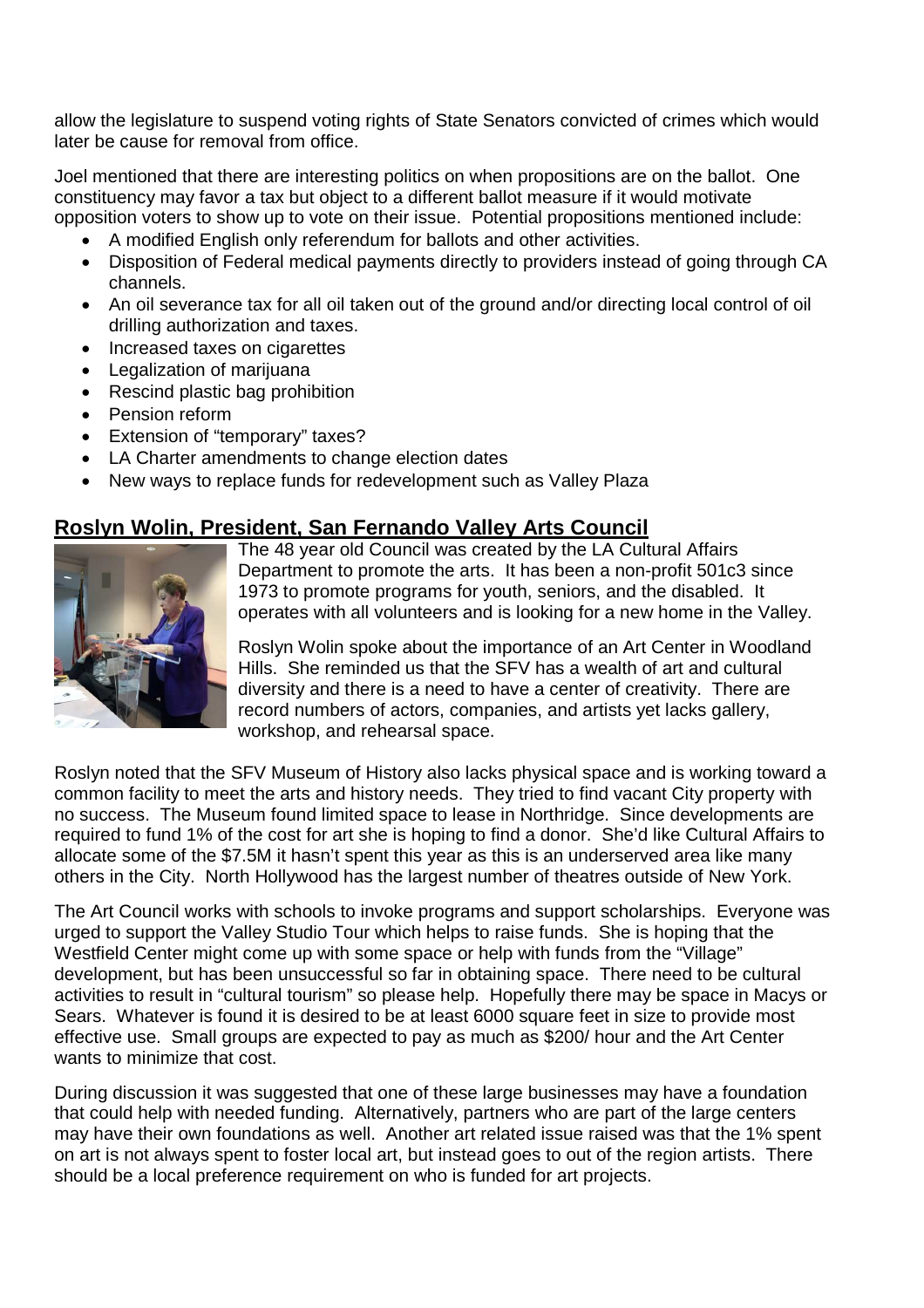# *Valley VOTE Committee Reports:*

### **Joe Vitti – re: membership**

Our purpose is to fight for fair representation for the SFV and to ensure the City acts in the best interest of its citizens. Membership applications were distributed and can be found on the website www.ValleyVOTE.org .

## **Vic Viereck - Minimum Wage**

On line there is information about the UC Berkeley Institute for Research on Labor and Employment. The Institute created a 26 page report regarding their study on the Minimum Wage issue. Although I did not thoroughly read the report word for word, I did more than just scan through it. It appears that the entire report relates to the costs to government (taxpayers) for people in the low income categories, but I did not see anything in the report regarding elimination of jobs as a result of requiring increases in the minimum wage. One fact that could have been (but wasn't) included was the impact of the Federal \$10.10 per hour minimum wage that caused the closing of fast food restaurants at many military bases throughout the country.

The study's one-sided report disqualifies the UC Berkeley Institute for Research on Labor and Employment from providing a valid recommendation on the minimum wage. As a result, the UC Berkeley Institute for Research on Labor and Employment should not provide the study on the Los Angeles minimum wage issue. A much more reliable entity for the study would be the Cato Institute.

For additional info: Victor N. Viereck, CPA 12702 Tiara Street, Valley Village, CA 91607 (818) 985-9174 vicviereck@sbcglobal.net

#### **Bart Reed – Transportation issues**

The Transit Coalition has been active with its Urban, Government and Community Affairs Program utilizing the California State University Northridge Tiger Team interns. The organization has been working on a few key advocacy programs which include: relocation of the Northridge Metrolink Station to align with the Reseda Blvd. business corridor, instituting a Saticoy Street Bus Stop on the Orange Line, instituting an Olive View Mental Health Center Bus Stop, extending Metro bus service from California State University Northridge to the Sylmar-San Fernando Metrolink Station, demonstrating the need for additional Santa Clarita Transit bus service and Metrolink train service to and from Santa Clarita Valley from early in the morning to late at night connecting to Downtown Los Angeles to serve workers, seniors, veterans and students, and to establish and document unmet transit needs in the San Fernando Valley for inclusion in the upcoming Metro Sales Tax Measure. He highlighted four topics:

#### **West Coast Ports Frozen Due to Labor Dispute and Lack of Contract**

Container ships are stranded at the twin Ports of Los Angeles and Long Beach, delayed by Long Shore labor action and the dispute between shipping companies and dockworkers, leading to a shutdown of ports. Work rules and ability to fire a mediator are part of the conflict. We expect talks will begin soon.

**Gasoline Prices Skyrocket**

Retail prices have shot up .50 cents a gallon in 16 days! The oil industry warned about a .70 cent a gallon price increase in January due to Cap & Trade that only turned out to be .08 cents a gallon. This increase appears to have occurred because "they could."

- **CicLAvia rolls into the S.F. Valley on Sunday, March 22, 2015 on an East Valley Alignment** CicLAvia bike awareness is March 22. An estimated 20% business increase is seen when the event is held.
- **San Fernando Valley Transit Town Hall on Thursday, February 26 at 6 PM** The event is free. Come discuss the unmet transportation needs of the Valley at the Valley Municipal Building, Council Chambers, 14410 Sylvan St., 2nd Floor, Van Nuys, CA presented by the SFV Council of Governments and MoveLA in cooperation with The Transit Coalition.

To register, call Marisa at MoveLA 310-310-2390 or email: marisa@movela.org.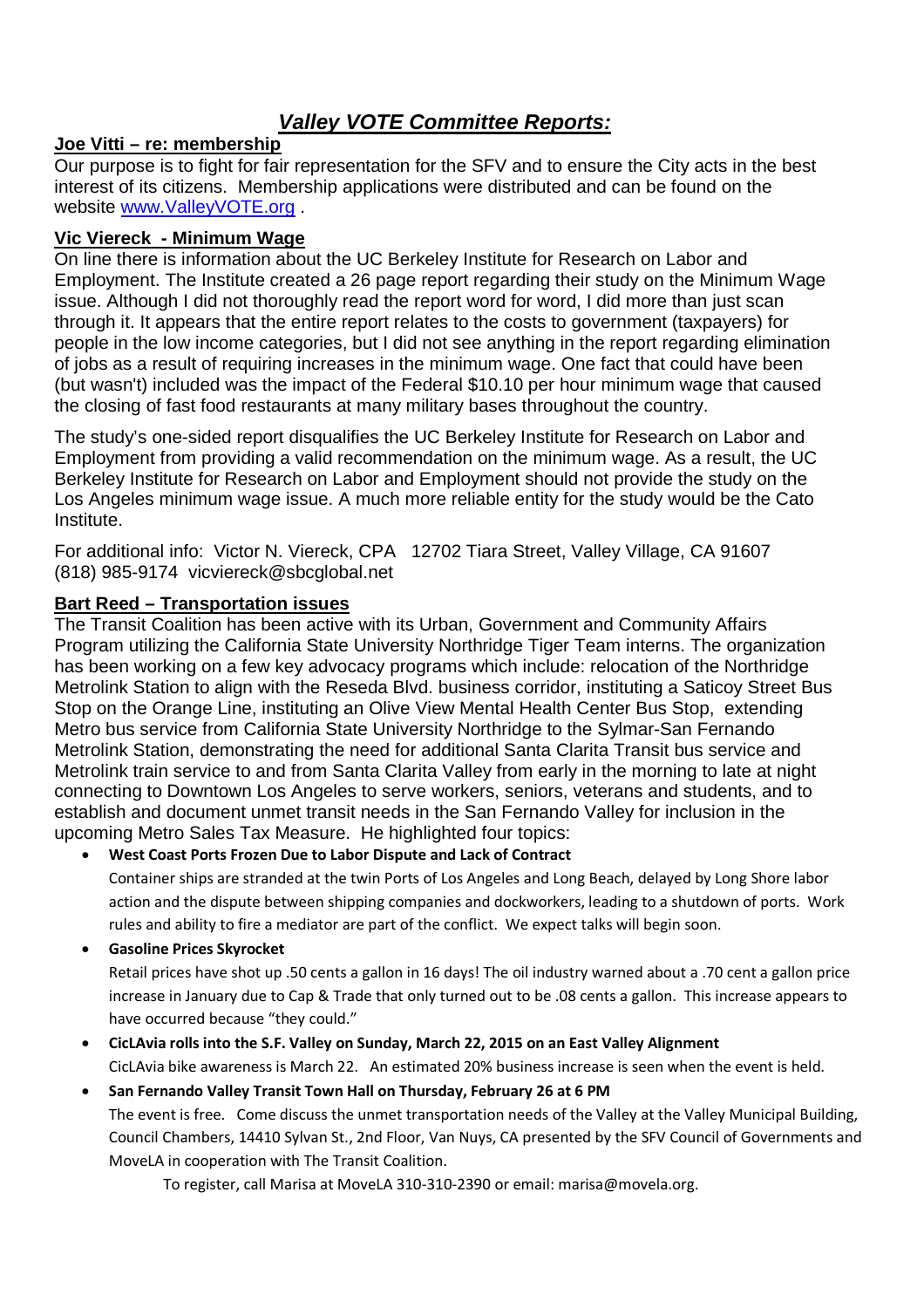#### **Ralph Kroy - Sunshine Canyon**

The landfill is located at 14747 San Fernando Road, near the "Five" and the "Fourteen" freeway intersection. The landfill has a long history of not following the "rules". It was started as an illegal dump, then legitimized by the City, then purchased by Browning Ferris Industries (BFI). The landfill is now owned and operated by Republic. Note that the large landfill is virtually across the street from one of the nations largest water treatment plants, the DWP / MWD. Think about your drinking water....

The landfill has it's early section without a liner. The next section (LA City) does have a liner. The latest section, the County section, has a double liner. Eventually all single liners leak, per the head of the EPA. Double liners are somewhat better. Remember that the landfill is next to and ABOVE the water treatment plant. You drink the water. (Remember)

Status: The landfill has grown enormously in the last few years, and the waste is the fuel to make enormous quantities of methane (15,000 + cubic feet per MINUTE). It also generates great quantities of noxious gas. The methane is used to generate electricity, a useful result. The electrical generation, however, does make more pollution that the burning of the former flares. This leaves noxious fumes!

The landfill also generates large quantities of dust in its operation. Yes, they water the soil, but there is still major dust in that windy area from this operation. The neighbors of the dump continually report on the foul odors that are generated by the landfill. The City, the County, and the State, are aware of the problem, listen to the reports, and do little to solve the problem. It appears that they all have a vested interest in the landfill, as generates a substantial revenue for these parties.

Present ongoing issues: The landfill continues to make foul odors that are reported to the AQMD. This one landfill has several times the reported, and confirmed, odors of all the other landfills in the County COMBINED.

The Los Angeles County Department of Public Works is now requiring the landfill to comply with additional actions per their letter of October 22, 2014. to control the noxious odors.

There are other concerns that are being aired, such as the request by the landfill to bring in vast amounts of sediment from County sediment basins. The EIR that was made for the sediment cleanup and disposal operation by the County Flood Control clean up group did not list that the sediment would be sent to Sunshine Canyon Landfill. No notice was provided to area residents as required by law, and no comment period was provided. A modified EIR needs to be provided. Ralph Kroy rekroy@aol.com

#### **Don Schultz- Valley Airports**

Don Schultz provided a history of Van Nuys Airport from its opening in 1928 to recent years when Los Angeles World Airports initiated its \$15M residential sound mitigation program in the early 2000s. It covered about 2000 homes and a few schools were completed about 10 years ago. Most is done to the east and west of the airport, but it is very limited to specific CA and FAA qualification levels. The area off Havenhurst appears to be increasing noise in recent years. There was a mention of complaints near Moore Park in Sherman Oaks, but it was thought to be from Burbank Airport.

He told us that as a General Aviation Airport there are no scheduled flights but does accommodate charter jets. He noted that there is not a 10 PM curfew, per se, but it requires approval to take off in the late evening. It is a reliever airport with 8000' runways, but ONT is better able to handle the large aircraft so most, when needed are diverted there.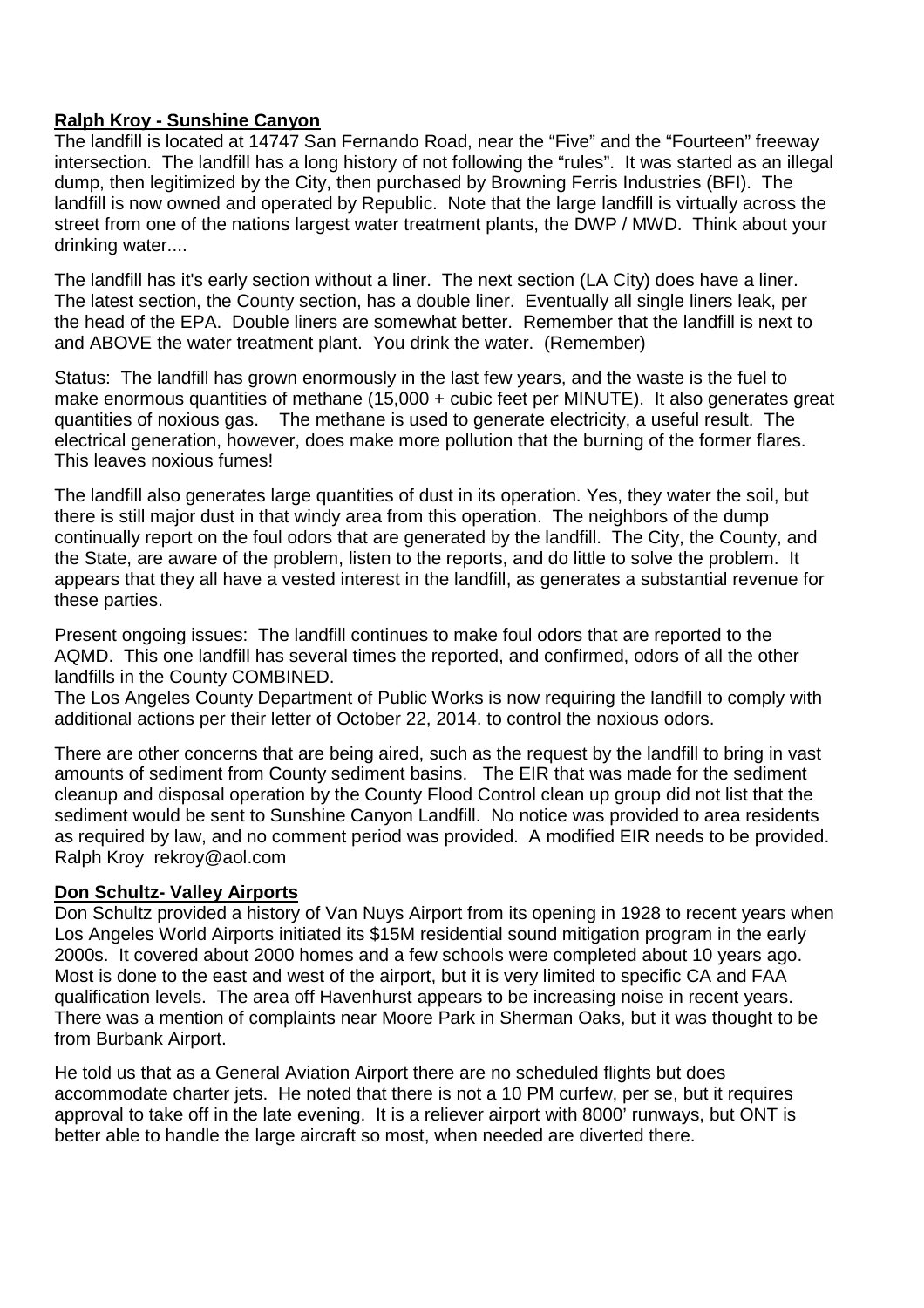The recent ground breaking was for Clay Lacey's additional 6.8 acre site near the hotel which is for building more office and hangar facility. A year ago there was a ground breaking for prop aircraft facilities. The number of prop aircraft is falling and the fixed base jets are increasing because the City of LA makes more money accommodating these larger aircraft.

#### **Denny Schneider - Airport Report**

If someone has extreme recruitment skills their help is desired to help find a replacement Executive Director. Ms. Gina Marie Lindsey has announced her retirement to commence this spring.

Last month the airport report addressed "under construction." This month it is a call for active review. Preliminary comments are due to LAWA by March 9, 2015. LAWA released a Notice of Preparation Notice that they are preparing an Environmental Review Document to approve much of the landside airport update activity. This includes:

- **Two automated people movers (APM). One APM will transverse from the Consolidated Rental Car facility in Manchester Square near the 405 to the MTA train stop along Aviation, then stop at an Integrated Transportation Center (ITC) near lot C before dropping passengers in the Central Terminal Area (CTA). The second will go from the Central Terminal Area parking in some manor to a northern portion of a Midfield Terminal Complex behind Tom Bradley International terminal. Passenger drop off in the CTA will be in the middle of the parking lots with long moving sidewalks to access terminals.**
- **A newly located Consolidated Rental Car Facility in Manchester Square**
- **A new Integrated Transportation Center to house all public conveyances and auto drop offs.**
- **Unspecified street and freeway exit changes.**
- **A partial northern section Midfield Terminal that includes busing from the TBIT instead of direct passenger access. Removal/replacement of some support airside facilities.**
- **New police station and new administrative offices.**

The ARSAC concerns are not what is stated as much as what is not. Most of the decisions are already made about the people movers and other facilities and have been briefed to the LA City Council. We are told to accept on faith that the proposed projects are the best possible before any analysis has been presented to the public. For a description of LAX issues go to www.RegionalSolution.org where presentation slides from a town hall are posted. Denny Schneider, President Alliance for A Regional Solution to Airport Congestion (ARSAC) Denny@WeLiveFree.com

#### **Ernie Hilger - Veterans' rights**

On January 28, 2015 The new Secretary of the Department of Veterans Affairs Bob McDonald announced along with Ron Olson attorney for the ACLU , at a news conference that the VA has struck a deal with plaintiffs' attorneys to return its West Los Angeles VA campus into a facility that truly serves veterans, especially those who are homeless, severely disabled or elderly.

This is a settlement agreement contains many moving parts and many vested parochial interests by "merchants of their interests" with no legally enforceable aspects. In the signed Principles Document it is clearly stated the document is not intended to be enforceable in any court, but is expected to be pursued by the parties to achieve and sustain the goals and objectives contained herein, for the benefit of the nation's veterans.

Since the new Settlement Agreement vacates the courts' prior rulings that have already been adjudicated and leaves organizations like Disabled Veterans to pick up the pieces if/when the veterans don't receive all of the benefits and actions promised. The service organizations appear to have been left out of the agreement. Any agreement enforcement would require another new lawsuit.